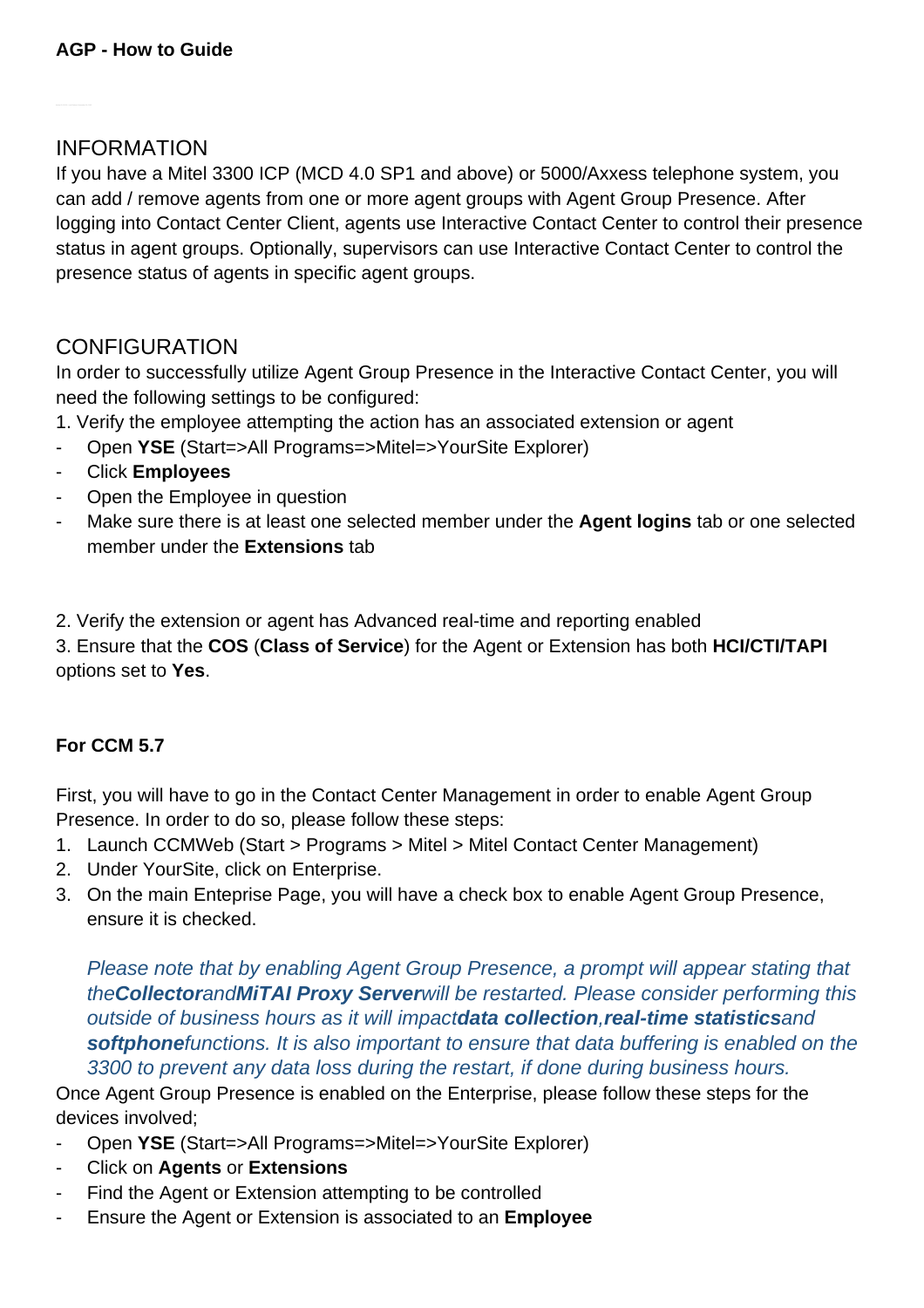- Verify it has **Advanced real-time and reporting** enabled
- Ensure that the **COS** (**Class of Service**) for the Agent or Extension has both **HCI/CTI/TAPI** options set to **Yes**.

#### **For CCM 5.8 and above**

- Open **YSE** (Start=>All Programs=>Mitel=>YourSite Explorer)
- Click on **Agents** or **Extensions**
- Find the Agent or Extension attempting to be controlled
- Ensure the Agent or Extension is associated to an **Employee** with an **Advanced** employee license.
- Ensure that the "**Disable real-time monitoring and data collection on this device**" is **unchecked**.
- Ensure that the **COS** (**Class of Service**) for the Agent or Extension has both **HCI/CTI/TAPI** options set to **Yes**.

3. Verify the agent or extension's Class Of Service has Group Presence Third Party Control enabled on the Mitel 3300 ICP. (This step should only be performed by a certified Mitel technician)

- Determine which Class of Service is configured for the agent or extension
- Open the **Class of Service Options Assignment** form
- Verify that the **Group Presence Control** and **Group Presence Third Party Control** options are enabled for the agent or extension's COS

**NOTE:** In a Hot Desking environment, the Agent COS will need these options enabled. In a non-Hot Desking environment you should enable this setting on both Agent and Extension.

# BEST PRACTICES

It is important to note that agents may join or leave agent groups but not queues. Agents become absent from a queue indirectly if they leave all agent groups associated with that queue. An agent who is present in an agent group which is associated to all queues would be disassociated from all queues simultaneously if they became absent in their agent group. Since the goal of agent group presence is to provide a dynamic response to varying queue activity, allowing agents to become absent from all queues simultaneously is counterproductive.

As a best practice, we recommend you associate agent groups to queues based on business groups within your organization. A unique agent group to business group queue(s) association allows agents who leave an agent group associated to a particular business group to remain present in an agent group(s) associated to other business group(s).

#### **TROUBLESHOOTING**

If you have followed the instructions above, the two most common issues you may run into are the following: